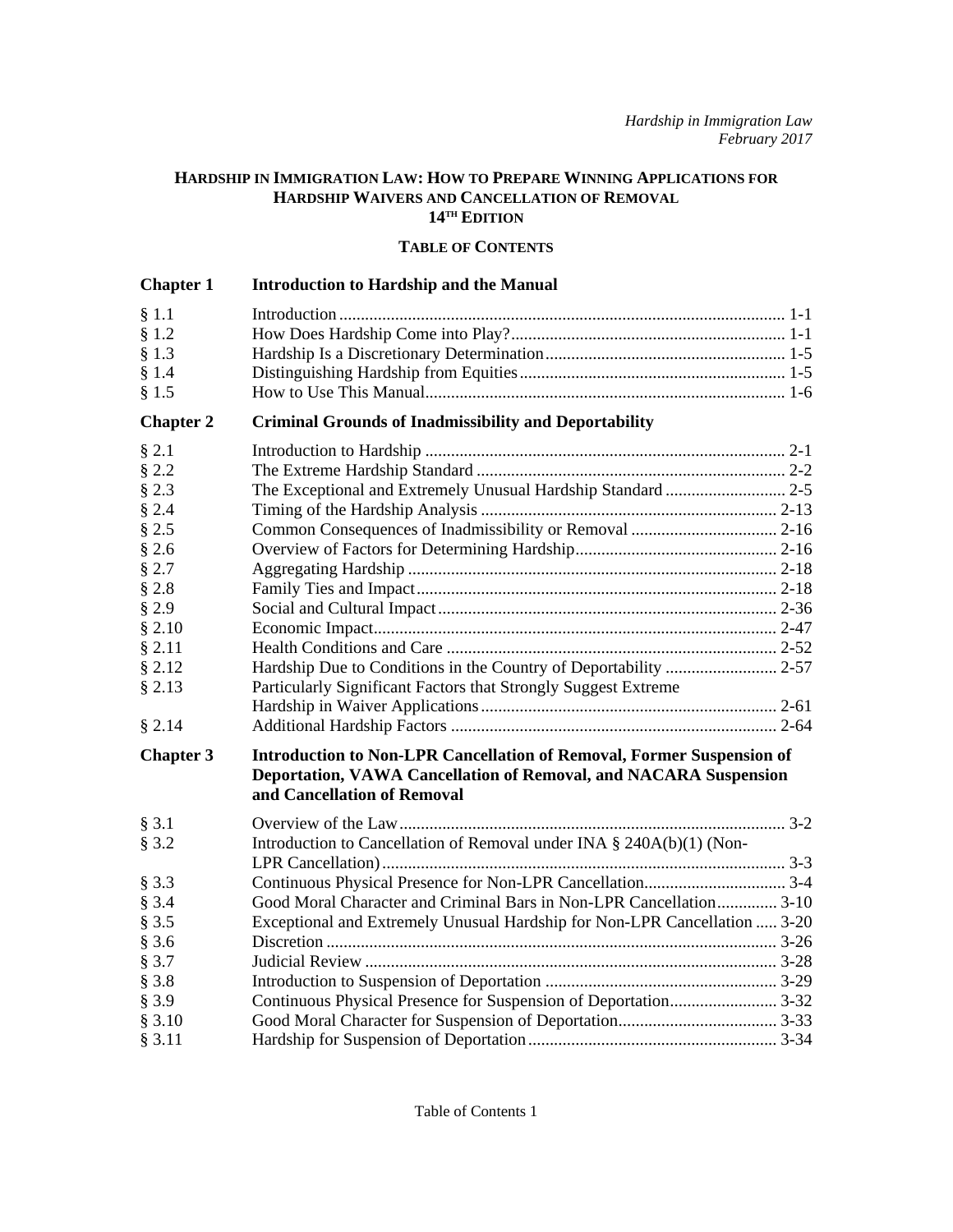## *Immigrant Legal Resource Center February 2017*

| § 3.12           |                                                                          |  |
|------------------|--------------------------------------------------------------------------|--|
| § 3.13           | Establishing the Family Relationship for VAWA Cancellation               |  |
|                  |                                                                          |  |
| § 3.14           | Battery or Extreme Cruelty for VAWA Cancellation and Suspension  3-40    |  |
| § 3.15           | Three Years of Continuous Physical Presence for VAWA Cancellation        |  |
|                  |                                                                          |  |
| § 3.16           | Inadmissibility and Deportability Bars to VAWA Cancellation 3-43         |  |
| § 3.17           |                                                                          |  |
| § 3.18           |                                                                          |  |
| § 3.19           | VAWA Cancellation Compared with VAWA Self-Petitioning3-47                |  |
| \$3.20           |                                                                          |  |
| § 3.21           |                                                                          |  |
| \$3.22           |                                                                          |  |
| § 3.23           |                                                                          |  |
| § 3.24           |                                                                          |  |
| § 3.25           | NACARA Suspension and Cancellation for Those with Certain Crimes  3-54   |  |
| <b>Chapter 4</b> | Waiver of Inadmissibility and/or Deportability under INA § 240A(a):      |  |
|                  | <b>Cancellation of Removal for Lawful Permanent Residents</b>            |  |
| $§$ 4.1          |                                                                          |  |
| § 4.2            |                                                                          |  |
| $§$ 4.3          |                                                                          |  |
| § 4.4            | Inadmissibility under INA § 212(a)(2) for Certain Criminal Offenses  4-8 |  |
| $§$ 4.5          |                                                                          |  |
| § 4.6            | Inadmissibility under INA $\S 212(a)(6)(C)(i)$ for Fraud                 |  |
|                  |                                                                          |  |
| $§$ 4.7          |                                                                          |  |
| $§$ 4.8          | Inadmissibility under INA $\S$ 212(a)(9)(B)(i), the 3-Year and 10-Year   |  |
|                  |                                                                          |  |
| $§$ 4.9          |                                                                          |  |
| § 4.10           | The Extreme Hardship Waiver to Remove the Conditions on Permanent        |  |
|                  |                                                                          |  |
| <b>Chapter 5</b> | <b>Preparing and Presenting a Hardship Case</b>                          |  |
| § 5.1            |                                                                          |  |
| § 5.2            |                                                                          |  |
| § 5.3            |                                                                          |  |
| § 5.4            |                                                                          |  |
| § 5.5            |                                                                          |  |
| § 5.6            |                                                                          |  |
| § 5.7            |                                                                          |  |
| § 5.8            | Engaging the Client and Family Members in Identifying Hardship           |  |
|                  |                                                                          |  |
| § 5.9            |                                                                          |  |